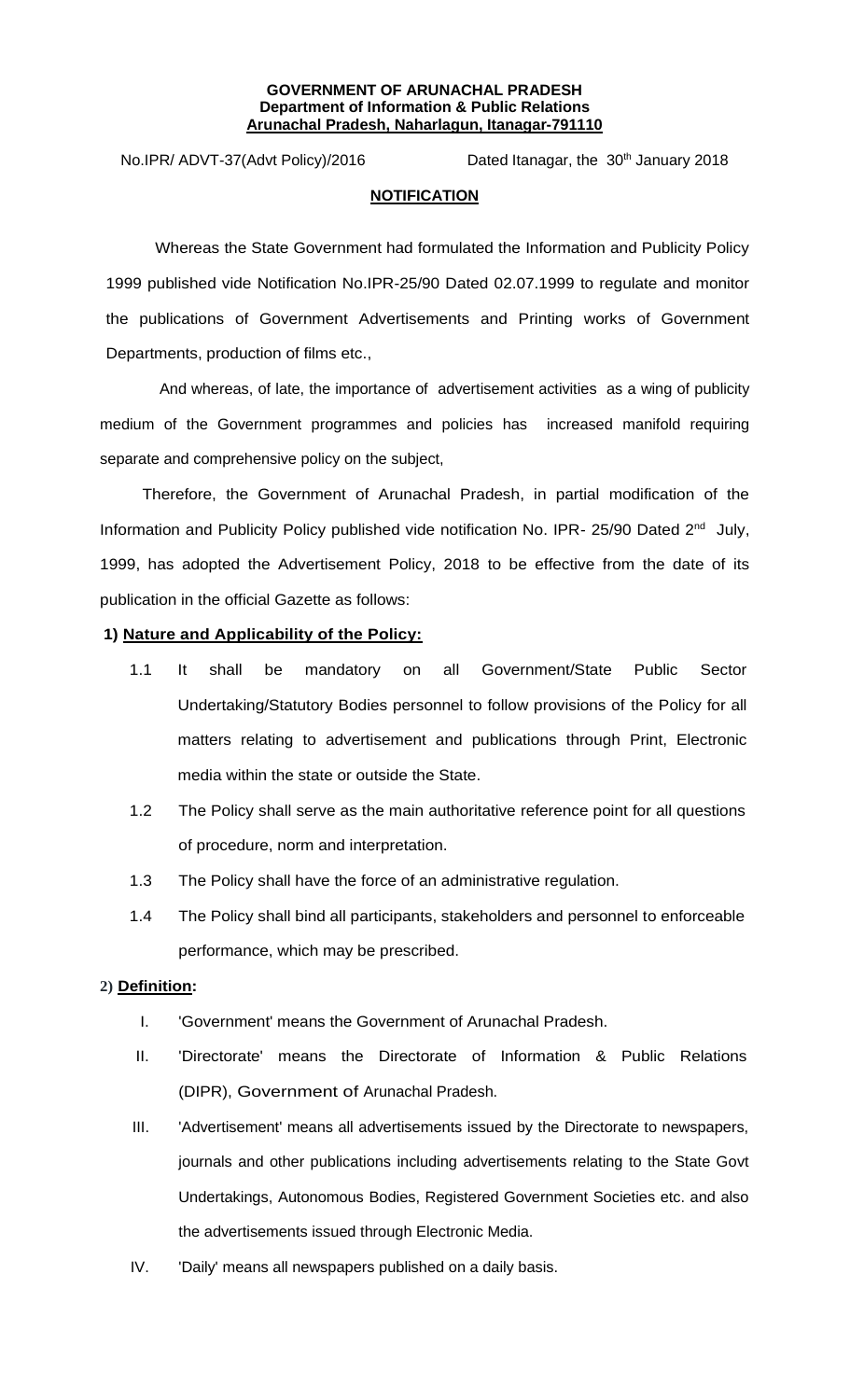- V. Weekly means a newspaper. or magazine brought out on a weekly basis.
- VI. 'Periodical' means a publication brought out fortnightly, monthly and quarterly and published on a regular basis in a year.
- VII. 'Classified Advertisement' means an advertisement published in a compact section of a newspaper under a specific heading with small messages on different subjects without graphics/ pictures as required for public information.
- VIII. 'Display advertisement' means a print advertisement to be published as a conspicuous display of contents outside specified heads with graphics and pictures as required and with several columns in dailies or periodicals.
- IX. 'List of Approved Papers' means the list showing the newspapers, periodicals etc. empanelled by the State Government
- X. 'Competent authority means authority notified by the State Government under this policy approved by the State Government.

## **3) Objectives:**

Main objectives of the policy are:

- i) To ensure optimum publicity on all government policies and programmes, and providing a single window system for all departments as well as media houses for regulation and clearance of advertisement bills.
- ii) To empanel newspapers/magazines for issue of advertisement.
- iii) To fix advertisement rates for all local newspapers/weeklies/periodicals for both classified and display advertisements in order to streamline advertisement rates thereby saving government expenditure.

# **4) General Guidelines for Release of Government Advertisement in Print & Electronic Media**

4.1 The general guidelines governing the release of advertisement shall be as follows:

The Print & Electronic media should have widest possible coverage in the intended target area.

- a. Preference for number of newspapers to be circulated shall be fixed as per the areas intended to be covered.
- b. Any classified or display advertisement requiring widest possible publicity shall not be issued to less than two local newspapers and more than three local newspapers. In cases of tender notices, provisions of GFR should be followed wherever required. In such cases, it will be mandatory to carry the advertisement at least in one national newspaper unless specific approval is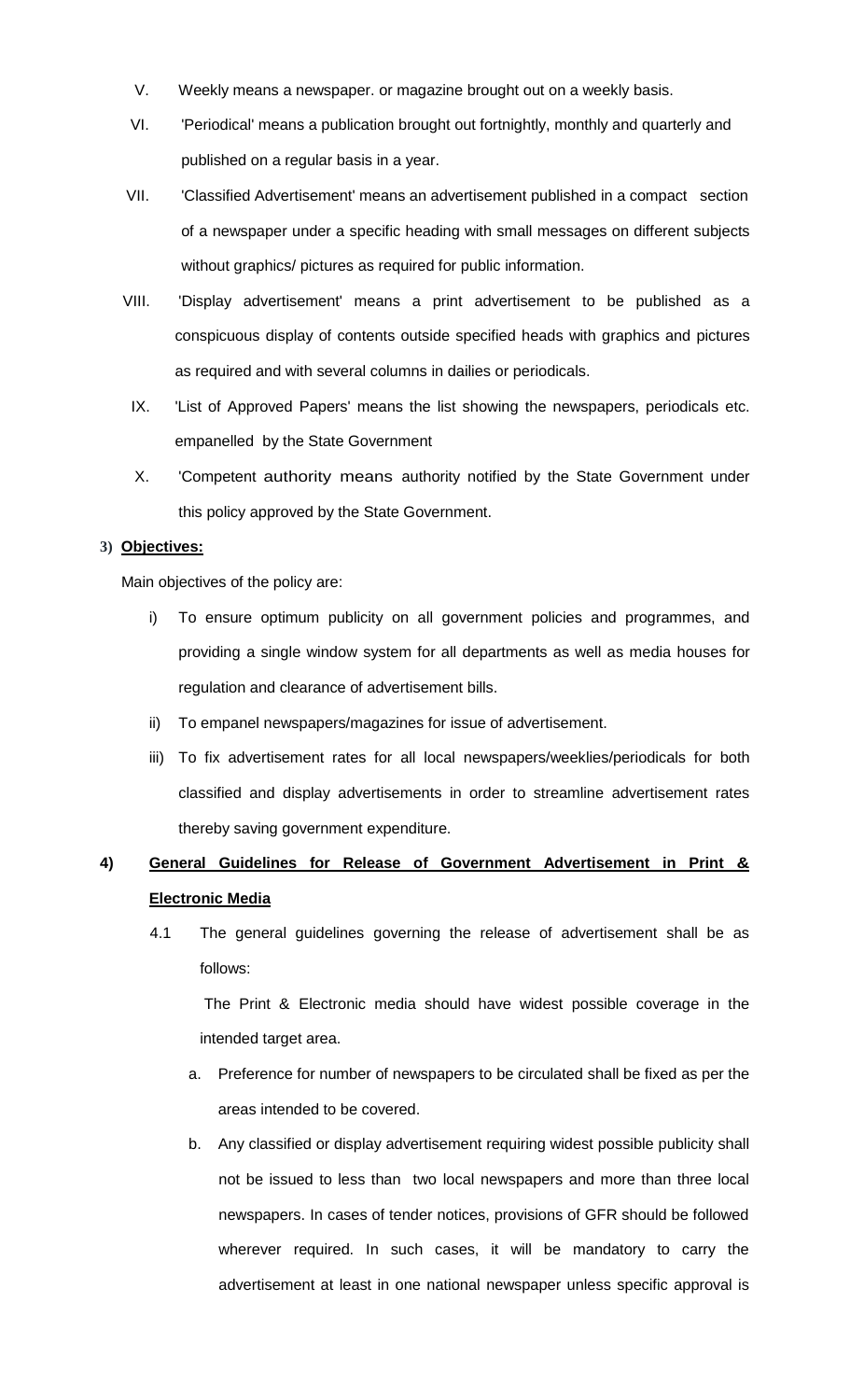taken from the competent authority to do otherwise.

- c. All classified advertisements shall be released in the tender page only and for advertisements in other pages or sections, the approval of the competent authority will be required.
- 4.2 A newspaper/periodical that does not adhere to journalistic ethics will not be considered for Government advertisement. The following criteria/conditions shall be considered as non- adherence to journalistic ethics.
	- a. Reports attributed to a person's statement that he or she actually did not make.
	- b. Publishing and Printing of baseless, motivated, malicious, scurrilous, obscene or derogatory reports.
	- c. Newspapers/Periodicals which incite, provoke, preach violence or communal disharmony in form of news items, articles, comments, views, photography, cartoons etc.
	- d. Reports repugnant to socially accepted conventions of public decency and morals.
	- e. Non-publication or publication in mutilated or tendentious manner of Government press notes, handouts, clarifications/contradictions and press communiqués; and
	- f. Facing stricture/censure from the Press Council of India for publication of objectionable /defamatory reports etc.
- 4.3 In addition to issuance of advertisement in Print Media, the Director of Information & Public Relations may also issue advertisement to Electronic Media namely Radio, TV, Internet and other media etc. for wide publicity and to meet immediate necessity of government publicity. In order to carry out this, approval of the government will be mandatory and will be undertaken only when fund provision for the specific proposal is given to the Department of IPR.
- 4.4 Classified advertisements like tender notice, job advertisement notifications, circulars etc shall not be issued to any Weekly/Bi-weekly or monthly magazines.
- 4.5 Preference will be given to only one edition of newspaper (in case of daily) of a Newspaper House, provided such House has more than one daily news paper of any language.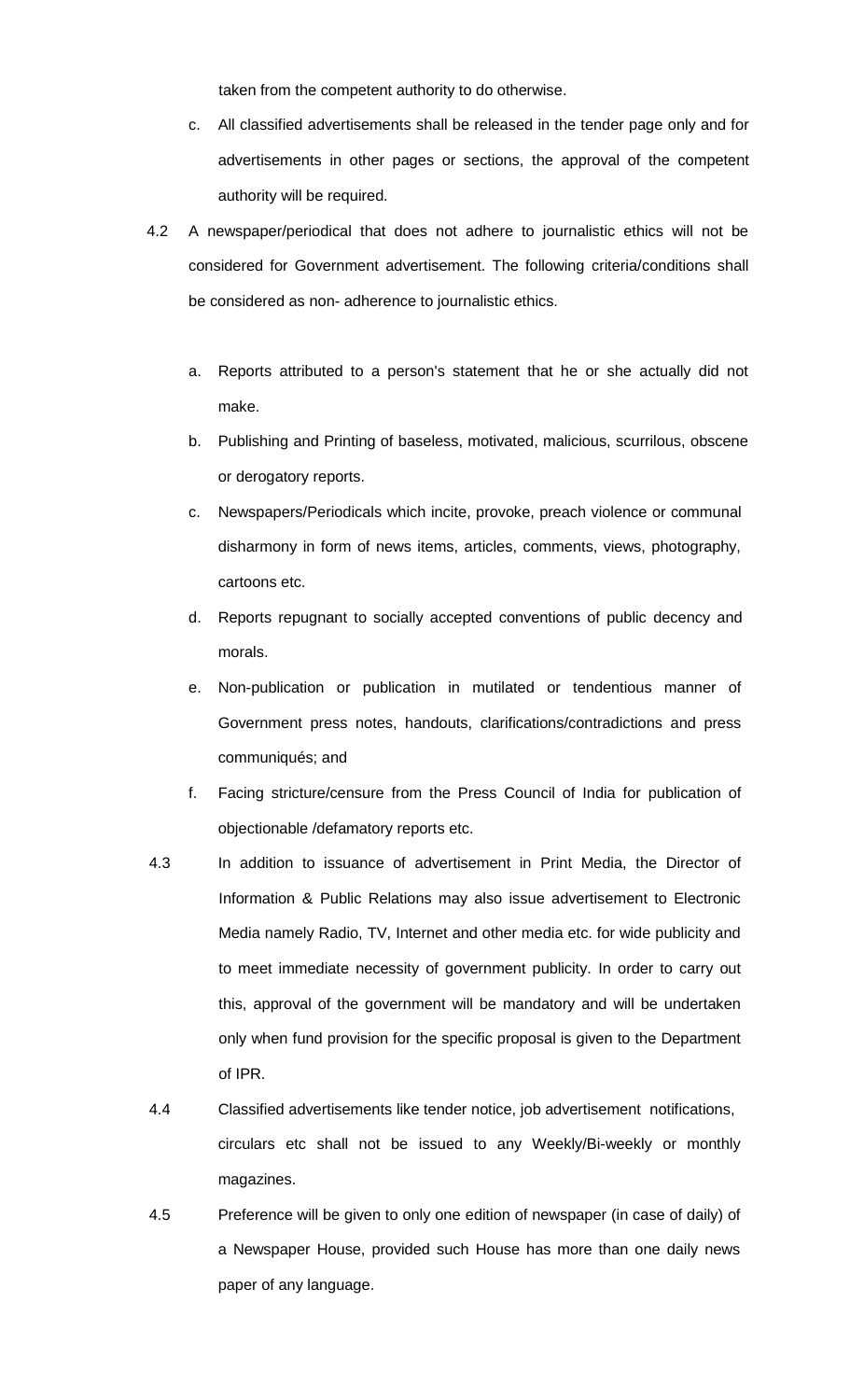4.6 Classified advertisement will not be normally issued in newspapers with periodicity of more than a week.

# **5. Classification of Newspapers /Periodicals:**

- 5.1 The newspapers and periodicals for the purpose of issuing Government Advertisement will be categorized as follows:
	- (i) Small Category : Minimum 2000 to 10000 circulation per issue.
	- (ii) Medium Category : Between 10001 to 20,000 circulation per issue.
	- (iii) Big Category : Above 20,000 circulation per issue
- 5.2 The newspapers/periodicals should have the following minimum print areas to qualify for Government advertisement:
	- (i) Standard column  $\therefore$  a Column of minimum 4 cm in size.
	- (ii) Daily : Six pages with minimum print area of 47 cm x8 cm std. col OR equivalent printed space of 2160 col. cm.
	- (iii) Weekly/Bi-weekly/Fortnightly : Min. 36x 4 std. col. of six pages or equivalent 864 col. Cm.
	- (iv) Other periodicals : Minimum 32 pages of 26 cm x20 cm and with 3-4 columns.

# **6. Criteria for approval/eligibility for receiving Government Advertisement**

- 6.1 Newspapers and periodicals will have to fulfill the following requirements to become eligible for receiving Government Advertisements.
	- a) Daily: Minimum paid circulation of 3000 copies
	- b) Weekly: Minimum paid circulation of 1500 copies.
	- c) Other periodicals: Minimum paid circulation of 1000 copies.
- 6.2 The respective newspapers and journals will have to submit to the Director of Information & Public Relations, the minimum number of issues they have been able to print in the preceding year ending 28/29 February as specified below at the time of submission of Annual Return for receiving Government advertisements in a particular year.
	- (a) Daily : 325 issues (b) Weekly : 45 issues (c) Bi-weekly : 90 issues (d) Fortnightly : 20 issues (e) Monthly : 10 issues (f) Quarterly : 4 issues
- 6.3 All Newspapers/Periodicals seeking approval for receiving Govt Advertisements will have to comply with the following conditions: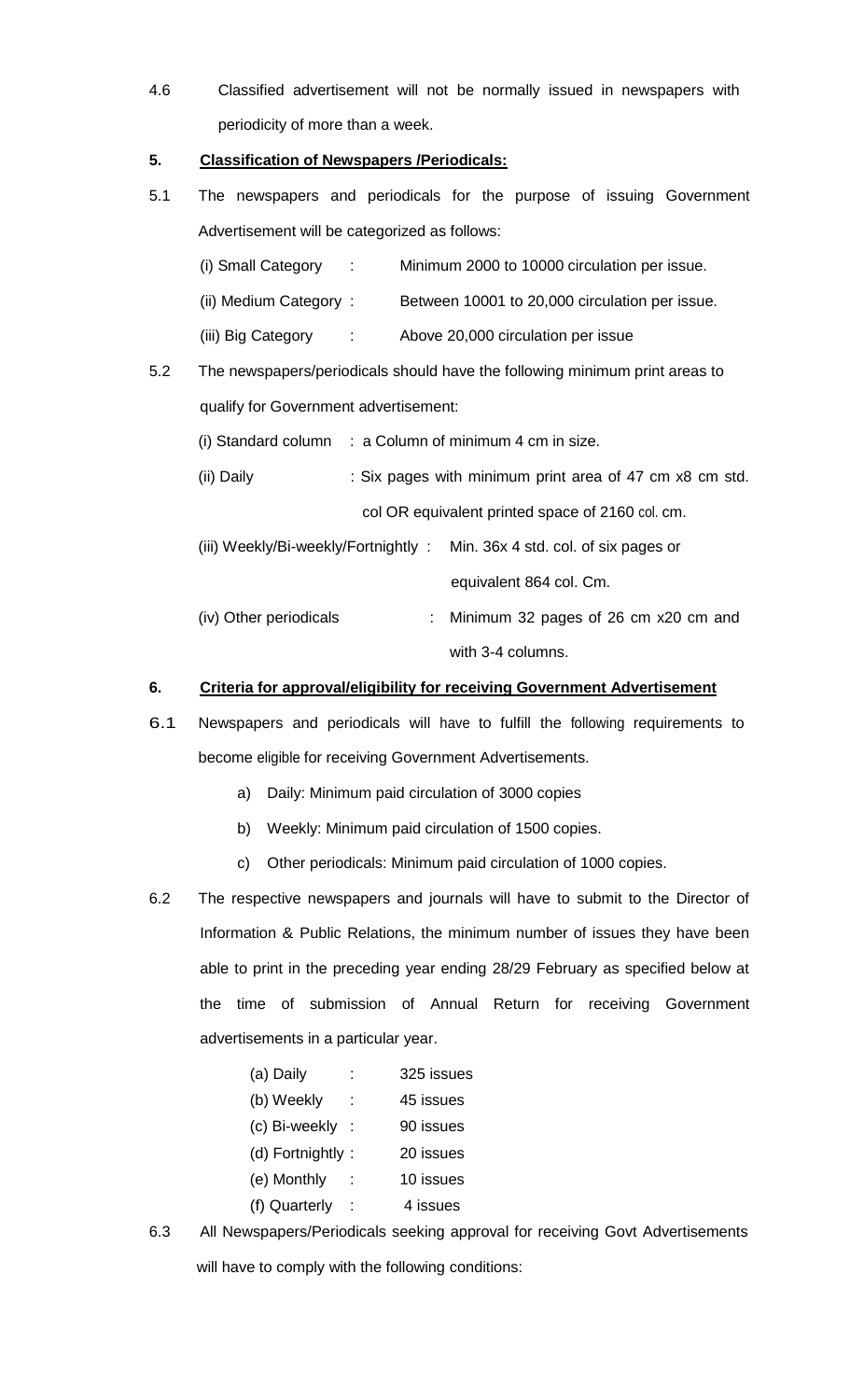- a) They must have been uninterruptedly and regularly under publication for a period of not less than 6 months.
- b) They must submit minimum issues of publication in a year as indicated at subclause 6.2.
- c) The applicant shall furnish a copy of the certificate of Registration issued by the Registrar of News Papers for India, (RNI) in the name of Publisher/Owner as the case may be.
- d) Newspapers/Periodicals must devote at least 60 percent of the printed space in every issue to news items,
- e) A certificate from the Chartered Accountant (CA.) showing paid circulation relating to the preceding year closing.
- f) Application for fresh approval is to be submitted by the Publisher concerned in the Prescribed Performa to DIPR along with required documents as indicated above (b, c & e).
- g) After scrutiny, the DIPR will forward the genuine application along with all documents to the Govt for approval.

# **7. Annual Return and Preparation of Approved List:**

- 7.1 The Directorate will prepare a list of newspapers/periodicals etc. approved by the Government for receiving Government advertisements by 30th April of each financial year.
- 7.2 The publisher of any newspaper or periodical which figures in the list of the preceding year from 1st March will have to submit to the Director of Information & Public Relations, its Annual Return by February 28/29 of the next year, that is, one month ahead of the financial Year closing.
- 7.3 A certificate from the Chartered Accountant (in original) in the prescribed form will have to be submitted along with the Annual Return claiming, paid circulation relating to the preceding calendar year from January to December.
- 7.4 Annual certificate of printing, in the prescribed form (in original) indicating average number of copies printed per issue, month wise, in the preceding calendar year, obtained from the owner of the Press in which the newspaper/periodical is printed will also have to be submitted along with the application by the owner of the newspaper/periodical to the Director of Information & Public Relations. In case the Editor, Publisher and Printer happen to be the same person, a scrutiny of the certificate will be made by a competent authority of the Government if deemed necessary.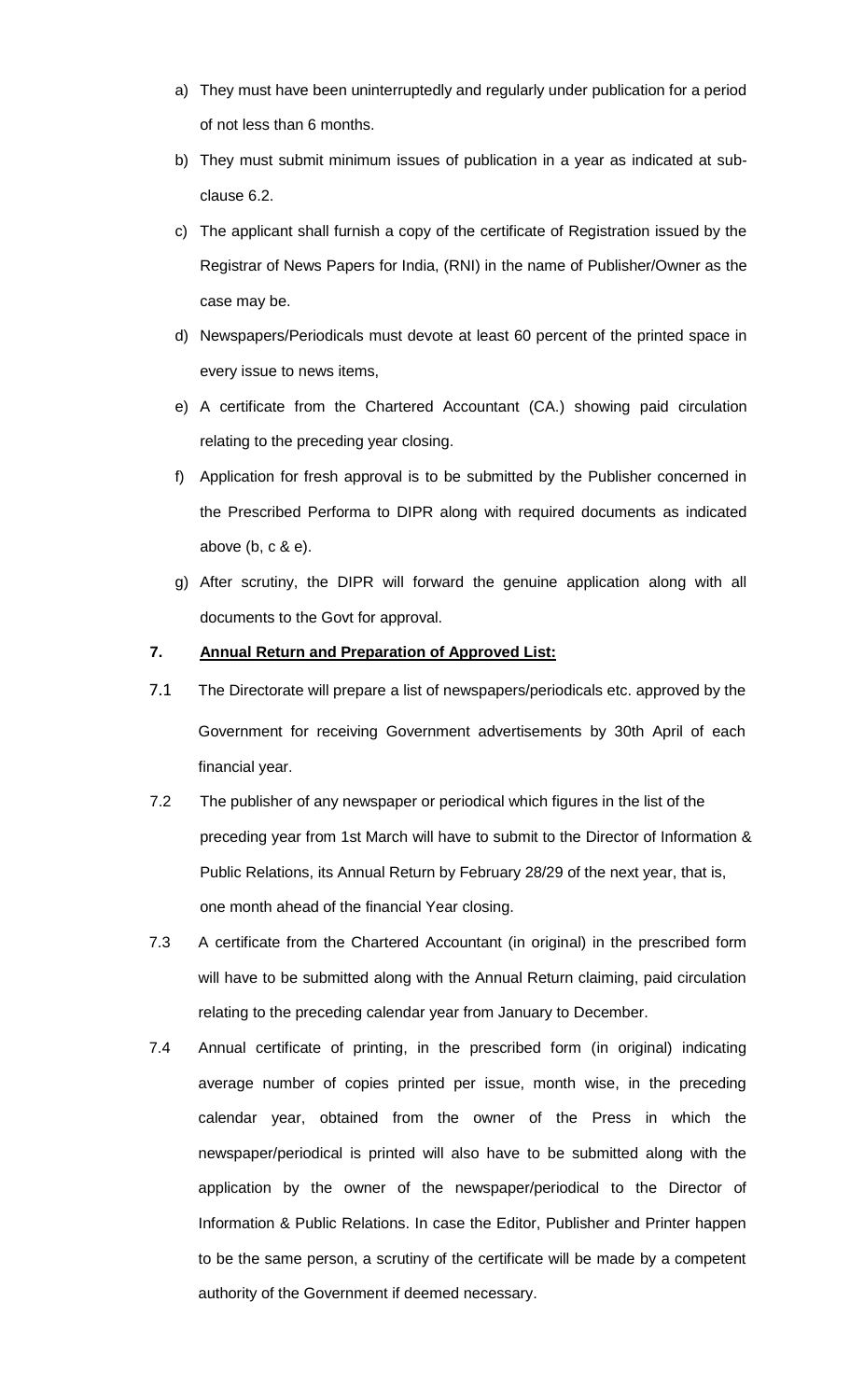7.5 The Newspapers/Periodicals which are approved by the Government will be considered for release of Government advertisements for that particular year only on receipt of Annual Return along with all necessary documents for the preceding year.

## 8. **Removal of Newspapers from Approved List**

- 8.1 The newspaper/periodicals shall be removed from prior approved list, at any time, on the following grounds.
	- i. If it has stopped its publication for at least 30 days in a row or 45 days of a year at different intervals.
	- ii. If it does not maintain the production standard as outlined in clause 6.2
	- iii. If it does not observe journalistic ethics or indulges in any activity referred to in clause 4.2
	- iv. If it is found to have fraudulently drawn or tried to draw advertisement bill by publishing advertisement (s) without sanction of the competent authority.
	- v. If it is found to have fraudulently published an advertisement of a Govt. Department or Public Sector undertaking without being channelized through the Director of Information and Public Relations.
	- vi. If Annual Return is not furnished by it as required under clause7.3 and 7.4.

## 9**. Budget Allocation**

- 9.1 The State Government shall allocate adequate fund provision to the Directorate of Information and Public Relations in the beginning of the financial year so as to clear the advertisement bills of the newspapers, periodicals and other media houses on a quarterly basis.
- 9.2 The Financial Liability created on account of advertisements in a Financial Year will be restricted strictly within the budget provision for that particular year unless government decides otherwise specifically.

## **10. Procedure for Release of Advertisement**

- **10.1 All** Classified and Display advertisements of the Government shall be routed through the Director of Information & Public Relations only.
- **10.2** All Government Departments and public undertakings shall send their classified as well as display advertisements to the Director of Information & Public Relations by e-mail or by special messenger before seven days or earlier from the intended date of publication along with administrative approval of the advertisement. However, advertisements related to law and order, natural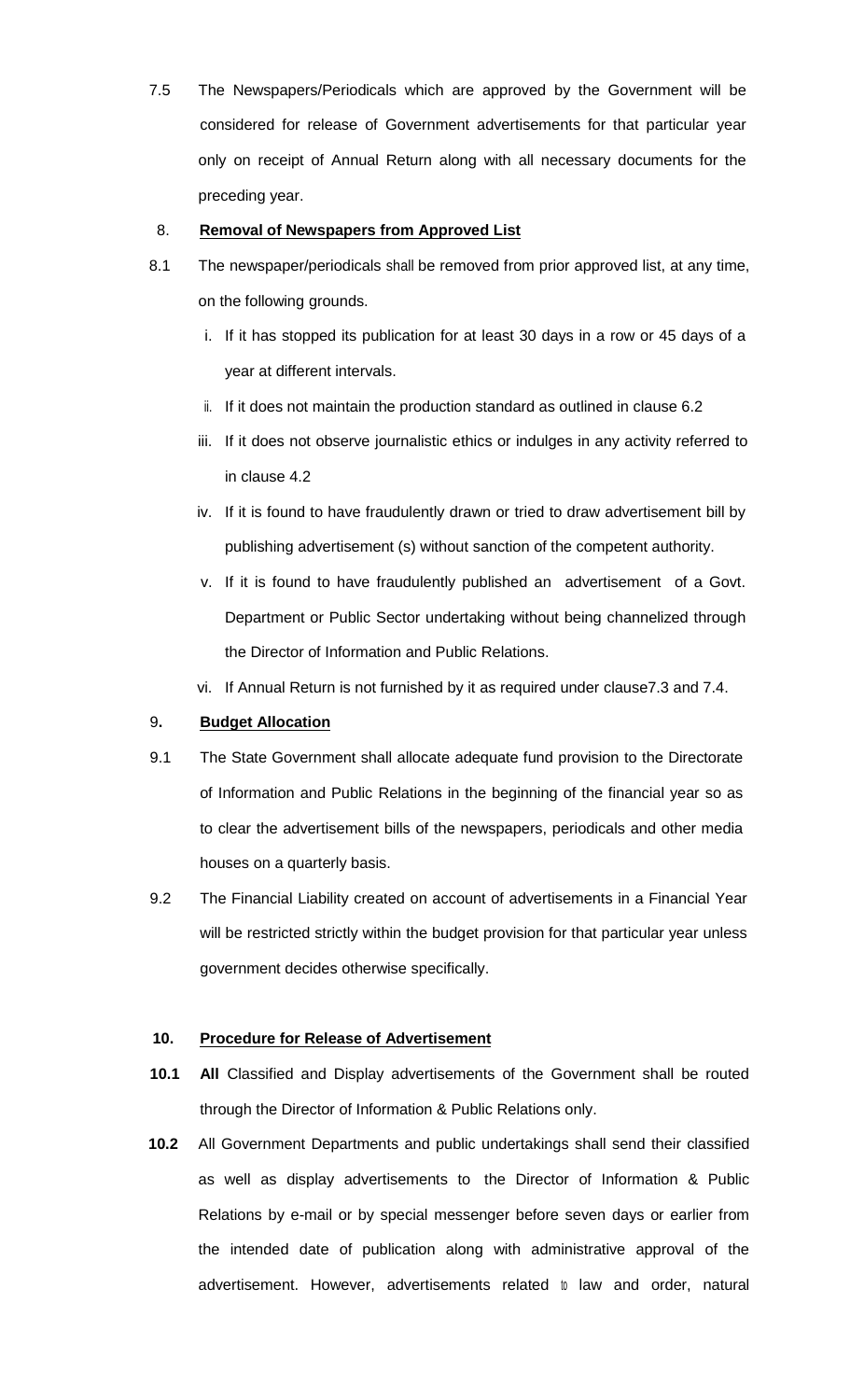calamities and of urgent in nature can be sent to DIPR a day before the intended date of publication.

- **10.3** Under no circumstances, Government Departments shall issue advertisements directly to newspapers/ periodicals etc. Payment of advertisement bills of state government departments shall be made by the Director of Information & Public Relations after being satisfied that the advertisement was carried out as per the provisions of the guideline.
- **10.4** The advertising departments shall not issue more than two corrigenda relating to any particular advertisement.
- **10.5** In case of wrong publication or printing mistake, the newspaper/journal/weekly publication houses will re-publish the advertisement in the very next issue free of cost.

#### **11. (Budget and Non-Budget Advertisements)**

- **11.1 Non-Budget Advertisement:** Offices/Departments/Public sector undertakings that undertake special programmes or centrally sponsored schemes with separate budget provision for Publicity and Advertisement purposes shall also issue advertisements through the Directorate of Information & Public Relations at approved rates as per their requirements. Such advertisements shall be placed under "Non-Budget Advertisement" section as the state government cannot estimate and provision their budgetary requirements.
- **11.2** The number of newspapers/periodicals for publication of advertisements related to such schemes shall not be restricted by the Director of Information & Public Relations. Bills of such advertisements will be paid by concerned departments/offices after scrutiny and issuance of a certificate by Director of Information & Public Relations on satisfactory publication of the advertisement.
- **11.3 Budget Advertisement:** Advertisements for state government schemes, tenders, job recruitments and advertisements of similar nature specific to state government programmes will be placed under Budget Advertisement for which payment will be made by DIPR on behalf of the State Government.
- 11.4 The Department of Information and Public relations will prepare budgetary estimate of such schemes and will place it to government for grant of required fund.

#### **12. Issue of Advertisements in Souvenir etc.**

Request for advertisement in souvenir of any organizations of good repute will be examined by the Director of Information & Public Relations on merit and may be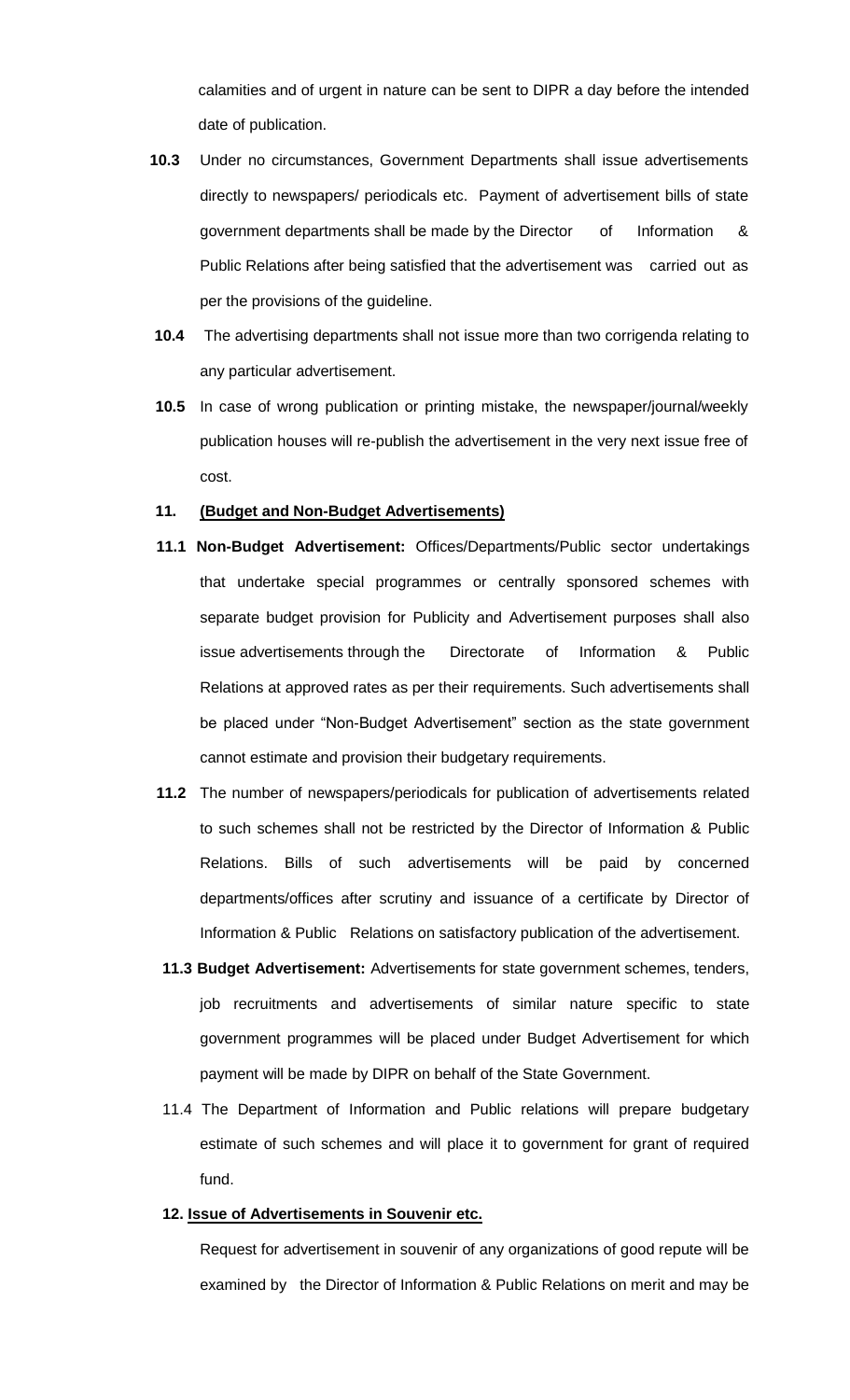allowed subject to availability of budget provision. However, rate of such advertisement will be limited to Rs.5,000/- for general and Rs.10000/- for State level organizations. Issue of advertisements to national and International organizations requiring fund of above ten thousand shall be referred to the Secretary IPR for approval.

#### **13. Rates of Advertisement:**

- 13.1 Advertisement rates shall be fixed by the Government which shall be followed while processing for payment of the bills.
- 13.2 Advertisement rates will be fixed taking into consideration the various parameters such as circulation, size and area covered etc. by a committee of the Government and such rates may be revised as per direction of the Government as and when necessity arises for such revision
	- 13.3 Any representation for enhancement of the rates fixed may be placed before the Secretary of IPR Department within a period of one month from the date of communication of such rates. The decision of the Secretary will be final in this regard.
- 13.4 In case of newspapers/periodicals of other states or having Metropolitan editions, Directorate of Advertising and Visual Publicity (DAVP), Government of India rates will be applicable or as may be decided by the State Government.
- 13.5 All Departments shall ensure that Administrative Approvals for all advertisement proposals are obtained from respective competent authorities before endorsing them to DIPR for release. This is applicable for both Display and Classified Advertisements and this record of Administrative Approval along with date of approval shall be endorsed to DIPR in the forwarding letter.

### **14. Power of the State Government to Call for the records.**

 Notwithstanding anything contained in this "Policy Guidelines", the State Government may at any time call for records in any matter relating to issue of Government advertisements and issue such orders as the Government may deem fit and proper. The Government's decision in this regard shall be final.

> **Sd/- ( SONAM CHOMBAY)** Secretary to the Govt of Arunachal Pradesh, Information & Public Relations Department.

Copy to:

No.IPR/ ADVT-37(Advt Policy)/2016 Dated Itanagar, the 27<sup>th</sup> January 2018

- 1. The PPS to H.E. the Governor of Arunachal Pradesh, Itanagar for information please.
- 2. The Secretary to H.E. Governor of Arunachal Pradesh, Itanagar for information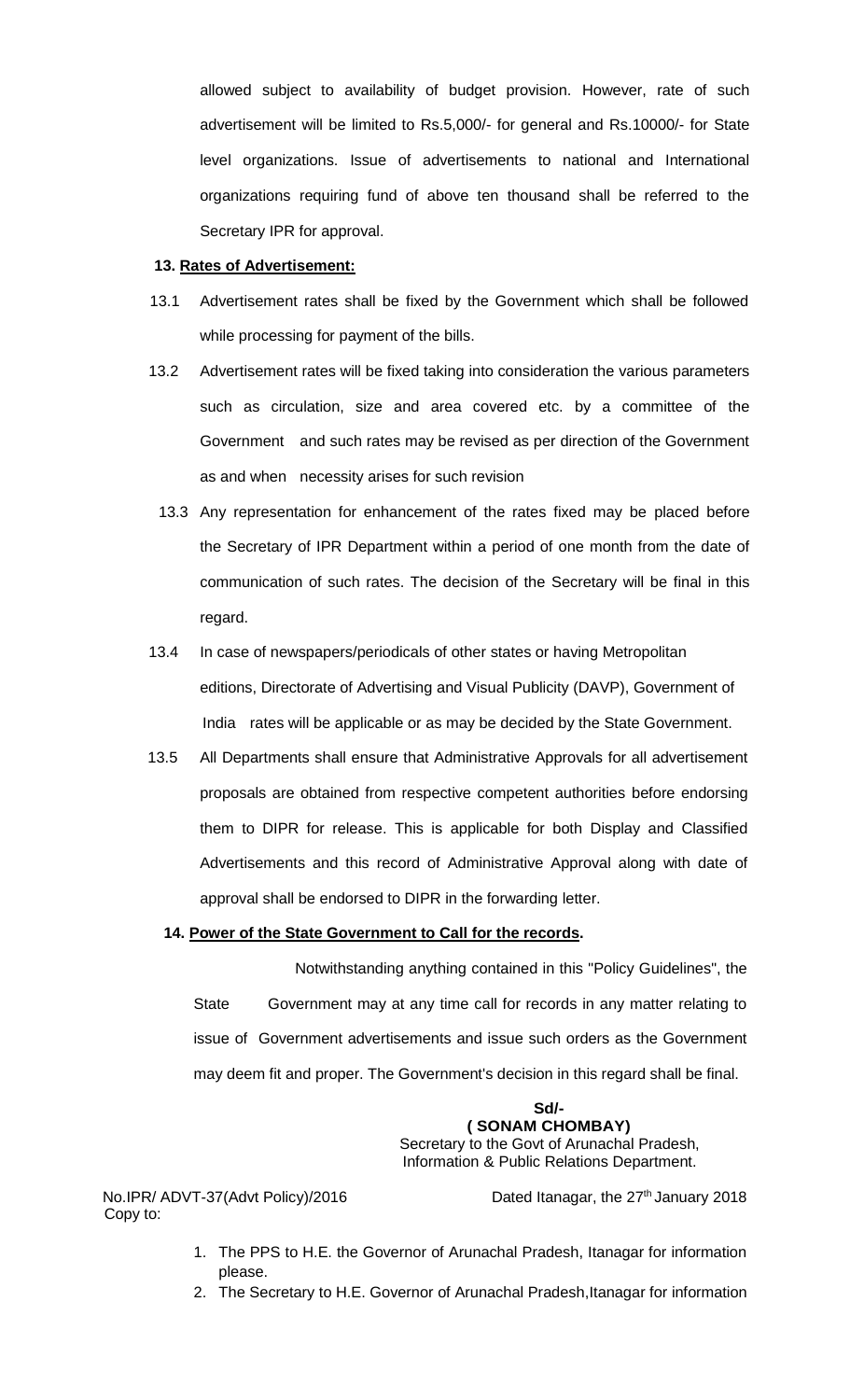please.

- 3. The PPS to Hon'ble Chief Minister, Govt. of Arunachal Pradesh, Itanagar for information please.
- 4. The Secretary to HCM, Govt. of Arunachal Pradesh, Itanagar for information please.
- 5. The PS to Hon'ble Dy. Chief Minister, Govt. of Arunachal Pradesh, Itanagar for information please.
- 6. The PS to Speaker, Arunachal Pradesh Legislative Assembly, Itanagar for information please.
- 7. All the PS to Hon'ble Ministers, Govt. of Arunachal Pradesh, Itanagar for information please.
- 8. All the PS to Hon'ble Parliamentary Secretary, Government of Arunachal Pradesh, Itanagar for Information please.
- 9. All the PS to Hon'ble MLAs, Govt. of Arunachal Pradesh, Itanagar for information please.
- 10. The PS to Chief Secretary, Govt. of Arunachal Pradesh,Itanagar, for information please.
- 11. The Cabinet Secretary, Govt. of. Arunachal Pradesh, Itanagar, for information please.
- 12. All the Commissioners/Secretaries/Divisional Commissioners Govt. of Arunachal Pradesh for information please.
- 13. All the Deputy Commissioners/Addl. Deputy Commissioners(Independent Charge) Govt. of Arunachal Pradesh for information please.
- 14. All the Resident Commissioners/ Addl. Resident Commissioner, Govt. of Arunachal Pradesh.
- 15. All the Directors/Chief Engineers/PCCF Govt. of Arunachal Pradesh for information please.
- 16. The Chairman, Arunachal Pradesh Public Service Commission, for Information Please.
- 17. The Chairman, State Information Commission, for information please.
- 18. The State Election Commissioner, for information please.
- 19. The Director, Printing and Stationeries, Govt. of Arunachal Pradesh, Papu Nallah, with a request to print the notification in Gazette of Arunachal Pradesh and submit 300 copies to DIPR.

SD/-(NANI TADI)

Under Secretary to Government of Arunachal Pradesh Information and Public Relations Department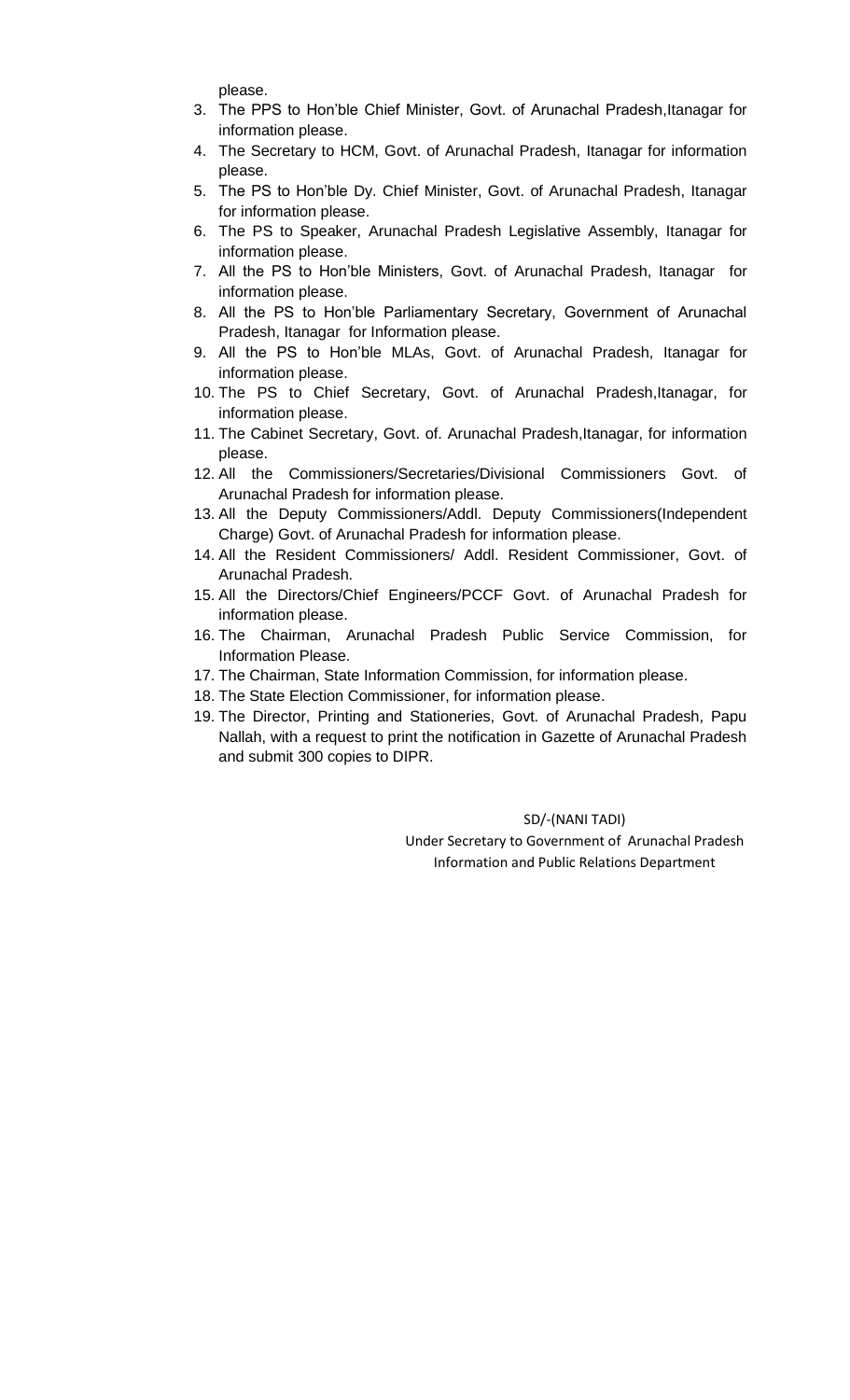#### **GOVERNMENT OF ARUNACHAL PRADESH DEPARTMENT OF INFORMATION & PUBLIC RELATIONS ITANAGAR**

No.IPR/ADVT(Advt) policy-37/2016 Dated Itangar, the 30<sup>th</sup> January 2018

## **NOTIFICATION**

#### **GUIDELINES FOR ISSUE OF GOVERNMENT ADVERTISEMENTS**

 The Governor of Arunachal Pradesh is pleased to approve the following guidelines to regulate the issue/ release of Government advertisements (classified and Display) to the print media:

- 1. As per the Arunachal Pradesh Advertisement policy 2018, all Government departments/offices, Semi-Government institutions/organizations, Public Sector undertakings/Non-Government Organisations (NGOs) funded by the state Government shall channelize all their advertisement (classified and display) invariably through the Directorate of Information and Public Relations.
- 2. All concerned offices/departments shall plan in advance for release of any advertisement and obtain necessary administrative approval from the competent authority and vetting from Law and Finance department as the case may be.
- 3. All advertisements, classified or display shall be sent to DIPR by email or by special messenger in hard copy as well as in word file (editable soft copy) before seven days from the intended date of publication in the newspapers, except of those related to law and order problems/ natural calamities and matters of urgent nature requiring immediate attention.
- 4. The issuing authority/department shall specifically mention in the covering /forwarding letter the number of newspapers to which the advertisement are to be released. In case of ambiguous forwarding without mentioning the number of newspapers it shall be taken as more than one newspaper and shall be released to at least two local dailies.
- 5. Any advertisements, display or classified shall not be issued to more than three local dailies. While issuing advertisements particularly tenders, all departments need to follow Provisions under General Financial rules (GFR) for maximum publicity. One national or regional daily as the case may be can be included on requisition from the concerned office/ department or as deemed fit by the DIPR. This restriction shall not apply to advertisement of general nature issued by DIPR on special occasions of importance for which prior administrative approval is obtained.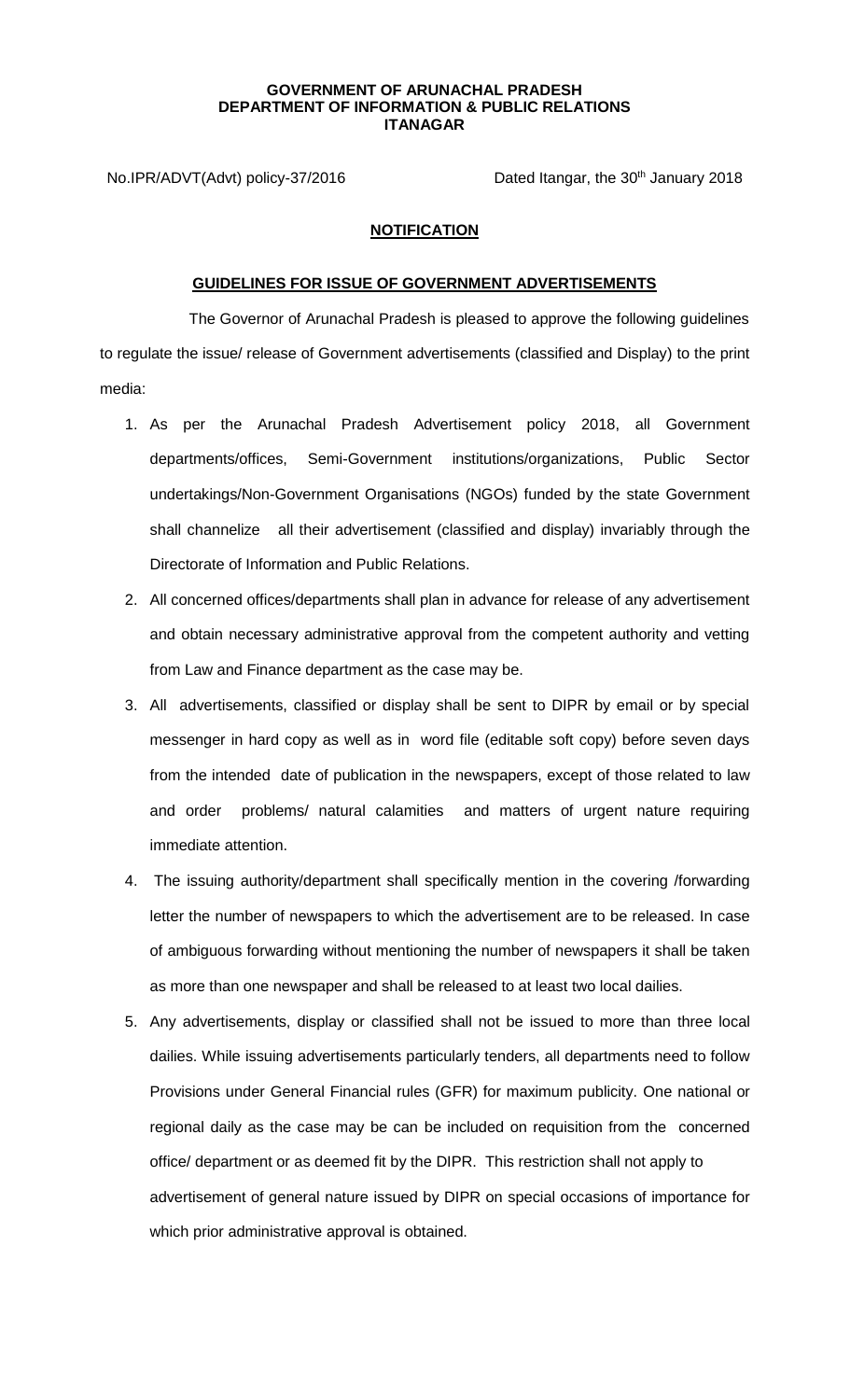- 6. In cases where departments want their advertisements to be carried in certain newspapers on the ground of maximum possible publicity and reach in the intended target area, the advertisements will be released as per their requirement in one chosen newspaper in addition to issuing the same in another newspaper as per roster system.
- 7. Any empanelled local newspaper found to be publishing any government advertisement without being routed/ released through DIPR shall be barred for government advertisement for ten days for first instance and shall be liable for cancellation of empanelment on repeat violation.
- 8. No Government Department or DIPR shall make payment for the bills of advertisements which were issued in the newspapers/periodicals which are not channelized through the nodal agency, the DIPR, unless it is dully approved by the Secretary IPR, after assessing the genuineness and urgency of the advertisement.
- 9. Advertisements which are general in nature and are not time bound shall be released to local empanelled weeklies and other periodicals by DIPR in consultation with the client department.
- 10. The payment of advertisement bills of general nature and of schemes funded by the state Government for which no separate fund has been earmarked shall be made by the DIPR.
- 11. Advertisement bills of Central Government schemes for which separate fund for publicity is provided shall be forwarded to the concerned office/departments for payment.
- 12. All the Newspaper agencies shall submit a copy of the newspaper containing the advertisement released by the Govt. to the advertisement section of DIPR immediately as an acknowledgment and along with the bill on the next day after the advertisement is published.

#### **Sd/- (SONAM CHOMBAY)** *Secretary to the Govt. of Arunachal Pradesh, Information* & *Public Relations Department*

Copy to:

- 1. The PPS to H.E. The Governor of Arunachal Pradesh, Itanagar for information please
- 2. The Secretary to H.E. Governor of Arunachal Pradesh, Itanagar for information please.
- 3. The PPS to Hon'ble Chief Minister, Govt. of Arunachal Pradesh, Itanagar for information please.
- 4. The Secretary to HCM, Govt. of Arunachal Pradesh, Itanagar for information please.
- 5. The PS to Hon'ble Dy. Chief Minister, Govt. of Arunachal Pradesh, Itanagar for information please.
- 6. The PS to Speaker, Arunachal Pradesh Legislative Assembly, Itanagar for information please.
- 7. All the PS to Hon'ble Ministers, Govt. of Arunachal Pradesh, Itanagar for information please.